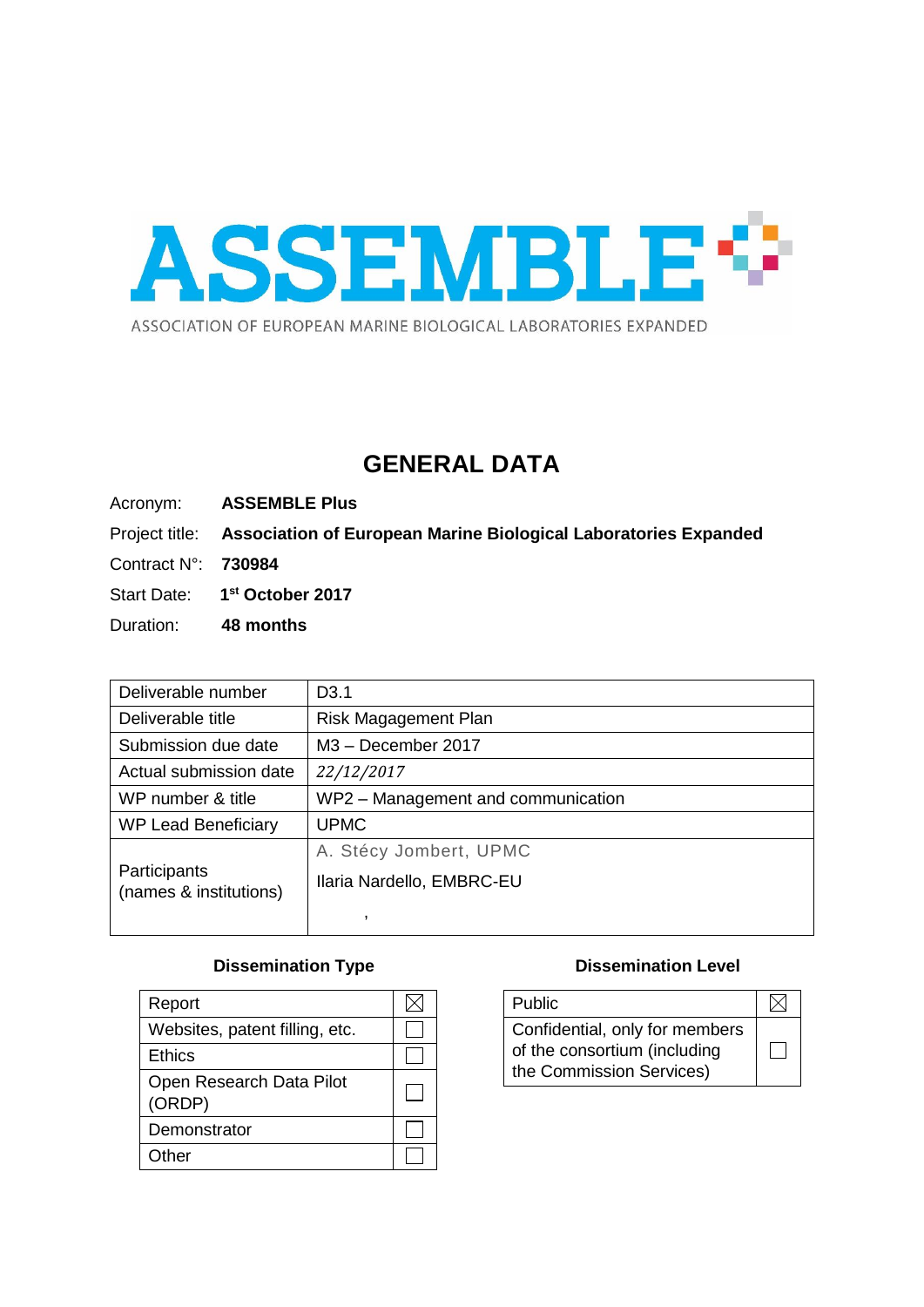

### **Document properties**

| Author(s)      | A. S. Jombert |
|----------------|---------------|
|                | I. Nardello   |
| Editor(s)      |               |
| <b>Version</b> | 1.0           |

### **Abstract**

**This deliverable describes a methodology helping the project participants to deal with potential problematic situations related to the research activities or the management of the project. Its purpose is to anticipate possible difficulties, which may occur, with the aim of ensuring a smooth and successful implementation for the project to achieve its objectives. Therefore, this document provides an approach to identify and evaluate the risk of the occurrence of adverse situations which can negatively affect the outcomes of the ASSEMBLE Plus project, and proposes a contingency plan to address the issues during the project.** 

**The risk ownership is established through the role and responsibilities within the consortium. Besides, the foreseen risks are presented along with their corresponding mitigation measures.**

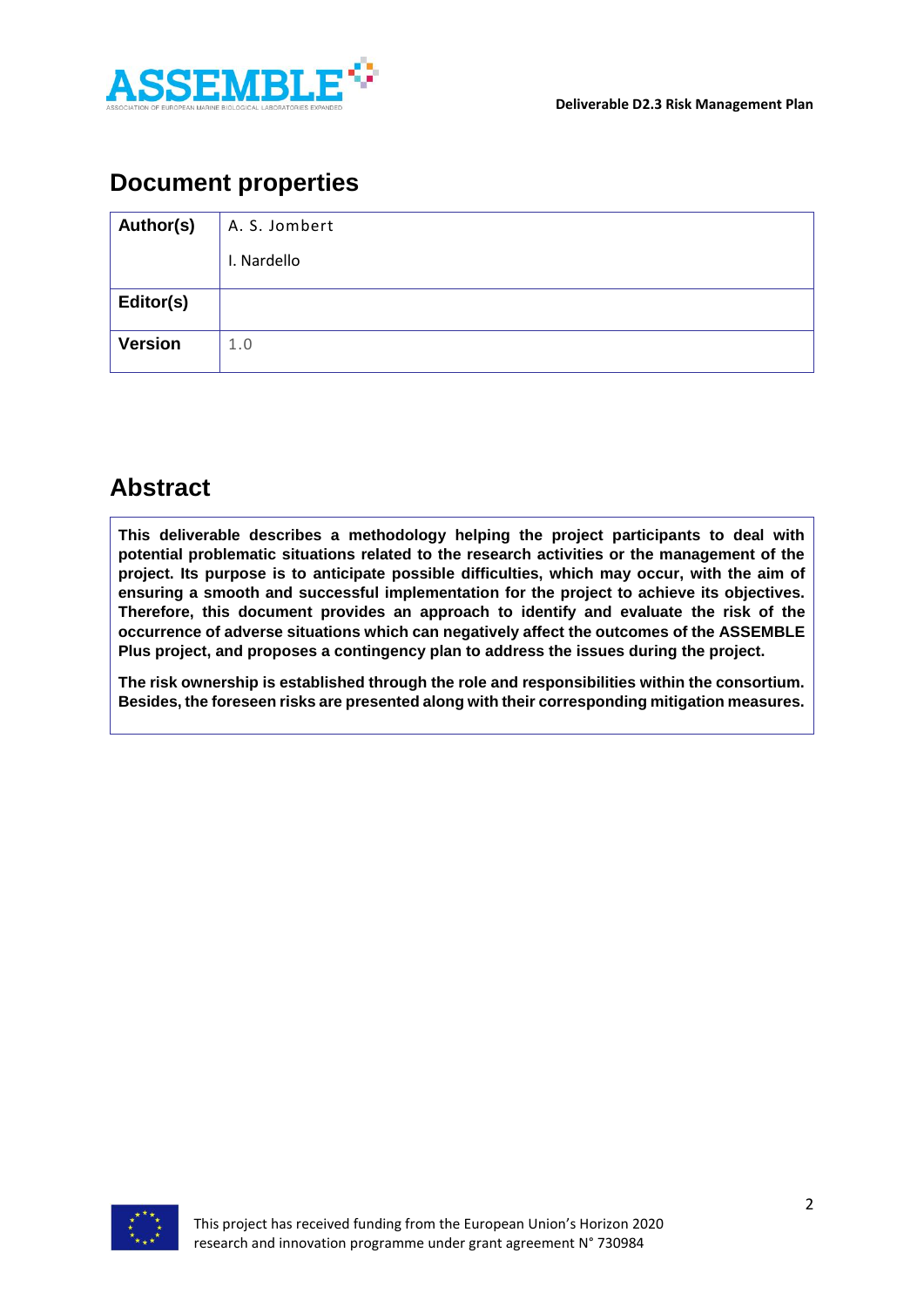

Deliverable D2.3 Risk Management Plan

# **Table of Contents**

| 2. |       |  |
|----|-------|--|
|    | 2.1   |  |
|    | 2.2   |  |
|    | 2.3   |  |
|    |       |  |
|    | 2.3.2 |  |
|    | 2.4   |  |
|    | 2.5   |  |
|    |       |  |
| 4. |       |  |
|    |       |  |

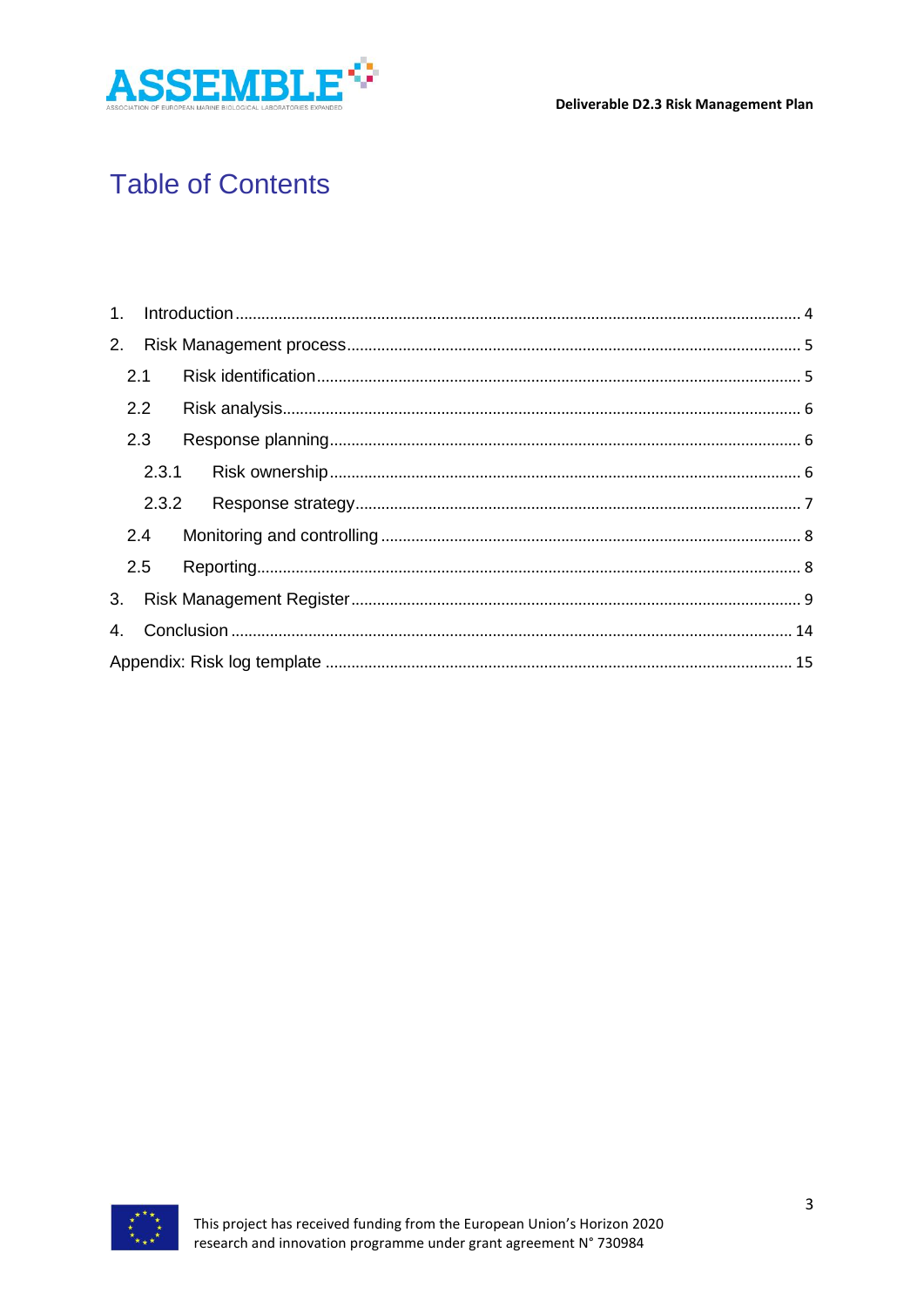

## <span id="page-3-0"></span>1. Introduction

This risk management plan intends to maximise the probability of success of the ASSEMBLE Plus project by identifying difficulties that the project could face and anticipating actions to prevent their occurrence or reduce their negative impact.

The ASSEMBLE Plus project brings together 23 beneficiaries and 6 third parties from 16 different countries. In order to decrease the risks inherent from the complexity of such a large consortium, a management structure and related procedures were defined to cover key aspects of the project operation and coordination.

In addition, intermediary reporting periods with 6-months intervals were also added to help detecting any deviation from what is planned. This facilitates anticipating and fixing problems before the crucial stage of reporting to the European Commission.

Risk management is an on-going process to be carried out throughout the project life for identifying, quantifying managing and monitoring threats. Here, it is divided up in five steps: Identification, Assessment, Response, Monitoring and Reporting.

This document is an instrument for the whole consortium. It provides a framework to help tackling potential issues arising during the project in a preventive, appropriate and effective manner by outlining how risk management activities will be performed. It reminds the organisation and the principles in place in the consortium, and lays out the responsibilities, strategy and procedures regarding the risk management in the ASSEMBLE Plus project. It helps avoiding threats in a timely manner and, as necessary, taking action by applying corrective measures to lessen negative impacts on the project. It also raises awareness about risk management to all participants involved in the ASSEMBLE Plus project, and provides them with a risk mitigation plan to help addressing problems.

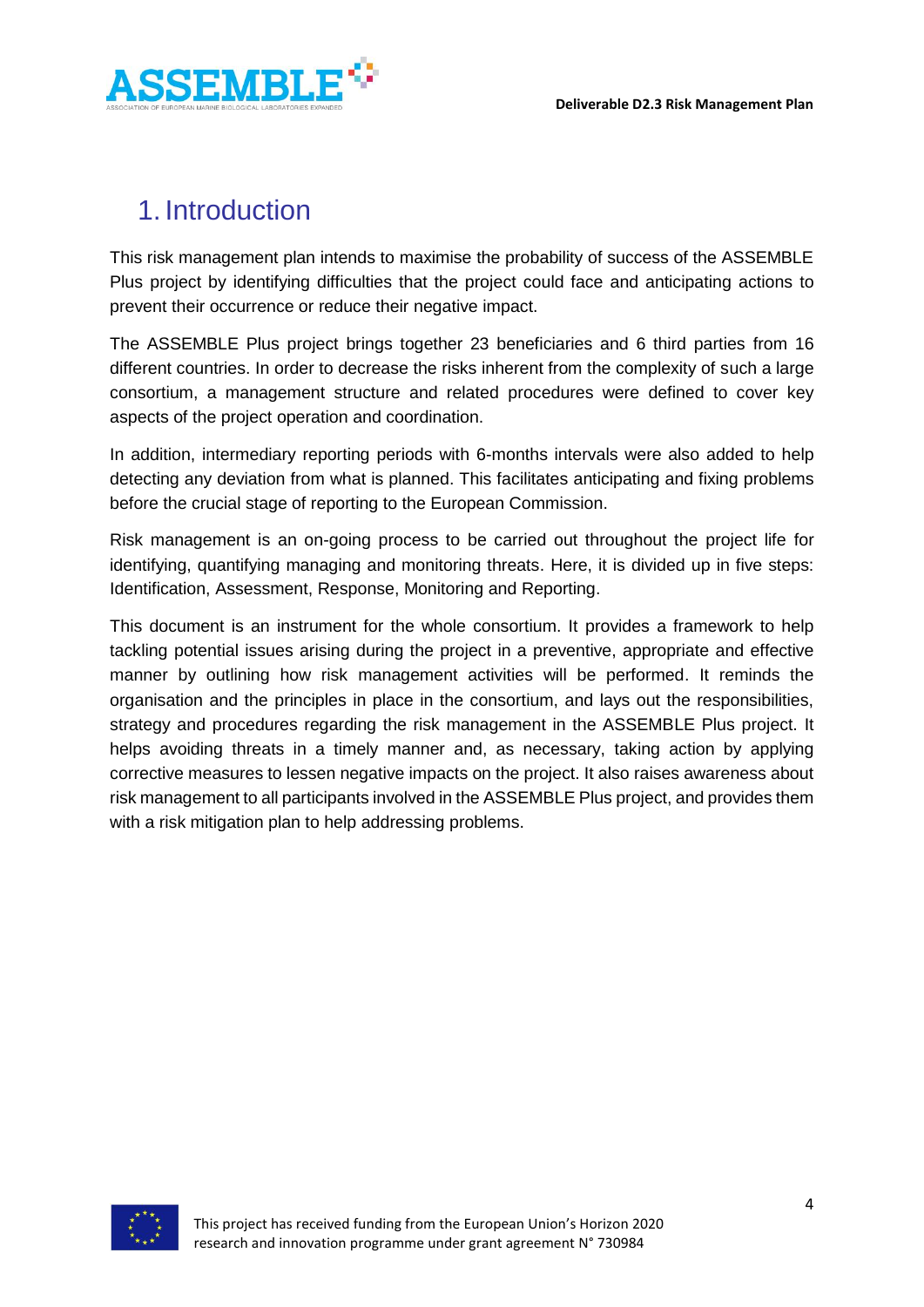

## <span id="page-4-0"></span>2. Risk Management process

The risk management process presented below is applicable for management, research activities or transnational access taking place within the ASSEMBLE Plus project, It describes how negative situations will be dealt with both at the project level and work package (WP) level.



## 2.1 Risk identification

<span id="page-4-1"></span>During the project building phase, a number of possible threats and their mitigation measures were identified. Those were listed in the Risk Management Register to be available in the internal platform of ASSEMBLE Plus and to be updated by all partners at least at the end of each reporting period. The following issues shall be considered as tools and techniques for risk identification:

- Analysis of deliverable status
- Analysis of WP schedules and scopes

Regular communications between the WP leaders and the Management Team will ensure anticipating the risks throughout the project life. Besides, *it is the responsibility of each participant to inform the WP leader(s) and the Management Team about new potential risks*.

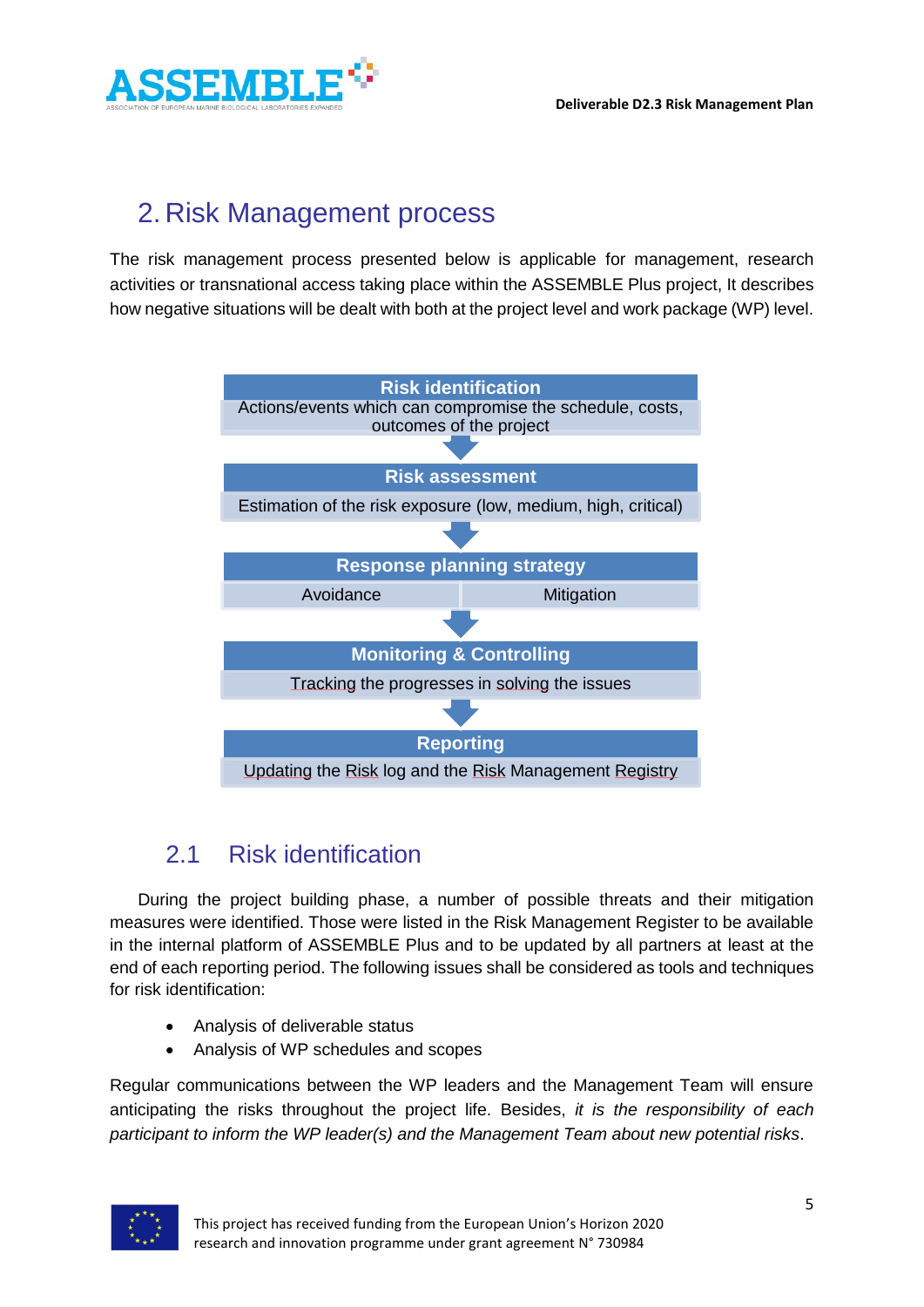

### 2.2 Risk assessment

<span id="page-5-0"></span>For each identified risk, the Project Manager, in collaboration with the PIC, will estimate the probability for them to occur and the impact of these problems on the project (Low/Medium/High). The risk exposure matrix below will serve to estimate the risk level.



### *Risk exposure*

### 2.3 Response planning

<span id="page-5-1"></span>The risk response process presents the strategy to tackle the threats. It is a contingency plan that assigns the roles and responsibilities, and provides a response framework for risk owners. The adequate mitigation measures, for each foreseen risk, are displayed in the Risk Management Register available in Table 1.

#### **2.3.1 Risk ownership**

<span id="page-5-2"></span>The collaborative nature of this project requires well-defined responsibilities regarding the risks. Although the ASSEMBLE Plus Risk Management Plan is the responsibility of the Management Team (MT), all the partners are to run the project activities in a sensible manner.

#### *Management Team*

The MT is responsible for meeting the obligations and responsibilities towards the European Commission and for handling the organizational, legal and financial management of the project. The MT will endorse the risks management and is responsible of the risks management process, assuring the monitoring and control of risks throughout the project.

The MT is composed of the project coordinator, the project manager, the access officer and the communication officer.

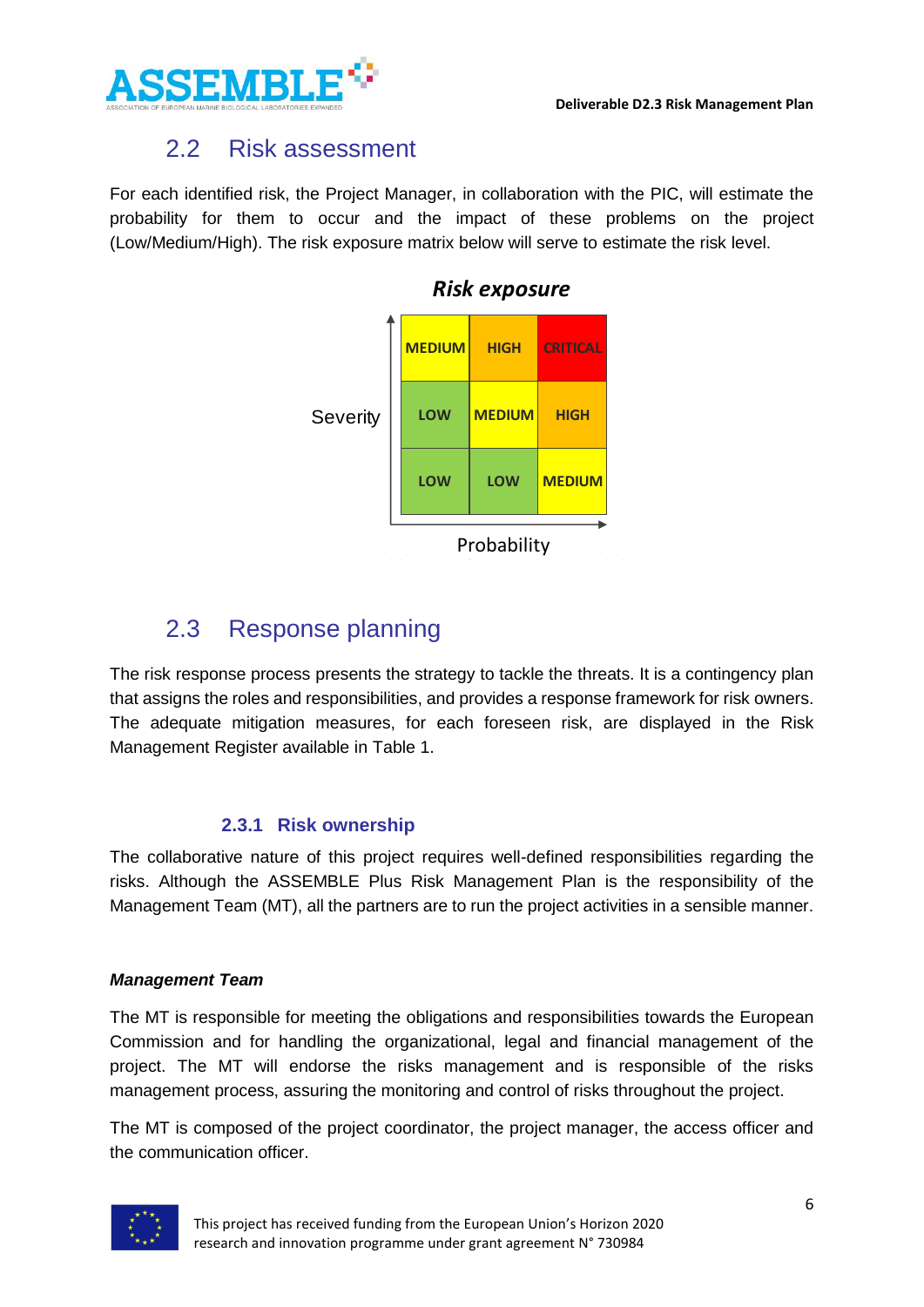#### *Work package leaders*

The WP Leaders are accountable of the implementation of the work within their own WP, so they have the risks ownership for the deliverables and milestones within the WP they are leading. They assure the identification and management of the risks and they should inform the Management Team. If new risks are identified, they should be reported to the MT who will update the risk Management Register.

For actions in which several work packages are involved (such as workshops), the work package leaders will be co-responsible of the risks.

#### *Project Implementation Committee*

The Project Implementation Committee (PIC) of the project consists of the Scientific Coordinator and the leaders of the NAs and JRAs work packages. In collaboration with the MT, they will monitor the project and prepare the decisions to be taken by the General Assembly. Concerning the risk management plan, the PIC should advice the MT and the GA if problems cannot be easily resolved.

#### *Advisory board*

The Advisory Board (AB), a supportive structure, provides advices on the orientation and implementation of the project. The AB members should follow the assessment of risks by the Consortium and the resolution actions.

#### **2.3.2 Response strategy**

<span id="page-6-0"></span>Following the evaluation of the risk exposure, the risk owner(s) will first seek to prevent actions and events that may harm the project from happening.

#### *Avoidance*

For management, networking, research or transnational access activities creating a threat to the project, the risk owner(s) will, when possible, try to eliminate the factors that cause the risk.

#### *Mitigation plan*

For threats that cannot be prevented, the risk owner(s) will establish a response strategy that minimises the damage to the project. The risks already identified are listed in the Risk Management Register. The corresponding mitigation measures are also displayed in the

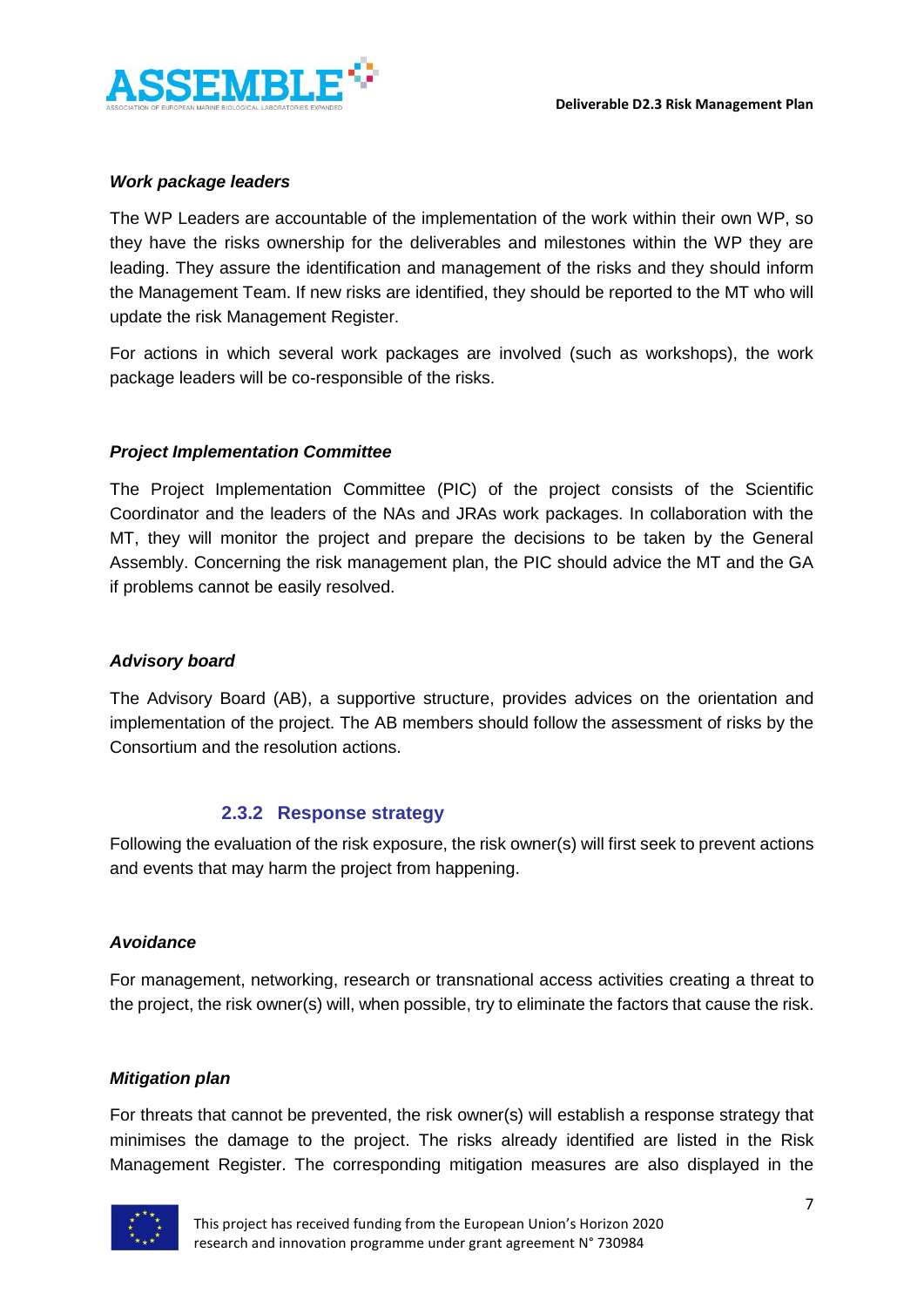

register (Table 1). Each partner is responsible for implementing the risk mitigation measures which relate to the WP they lead.

### 2.4 Monitoring and controlling

<span id="page-7-0"></span>It is the responsibility of all ASSEMBLE Plus partners to communicate to the Project Manager the status and effectiveness of each risk and mitigation plan in order to update the risk management register and assess the relevance of the tools. The risk owner will confirm the correct implementation of the risk responses and will check the effectiveness of the response. The risk owner will keep track of the situation and inform the Project Manager. The risk exposure will be continuously reevaluated and modified accordingly.

The new risks are identified by a partner will be analyzed as those on the original risk list and added in the register.

## 2.5 Reporting

#### <span id="page-7-1"></span>*Risk Log*

The Risk Log to be updated by the project manager will be reviewed during PIC meetings as a standing agenda item. The Risk Log will contain the list of issues which occurred during the course of the project, as well as the preventive measures and/or mitigation actions that were carried out.

Note. Risk status: a risk will be considered closed after the adverse situation occurred and it can no longer be considered as a threat to the project.

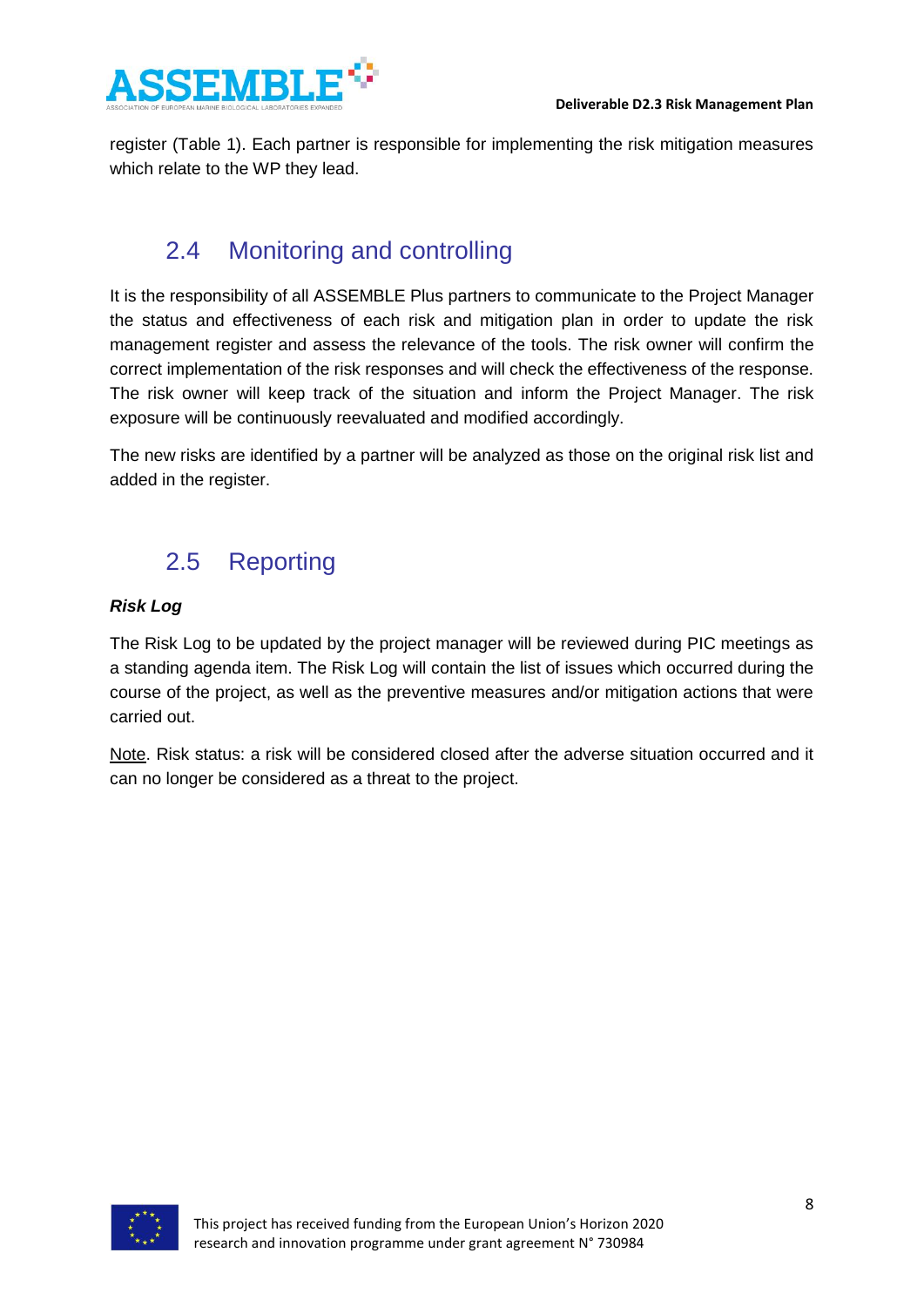

## 3. Risk Management Register

This Risk Management Register will be accessible to all members through Basecamp. It contains the Risk Number, the Description, the WP involved and the Proposed risk-mitigation measures for risks foreseen before the start of the project and risks unforeseen at the start of the project.

<span id="page-8-0"></span>

|                | <b>Foreseen risks</b>                                                |                         |                                                                                                                                                                                                                                                                                                                                                                                                                                                                                                                                              |  |  |  |
|----------------|----------------------------------------------------------------------|-------------------------|----------------------------------------------------------------------------------------------------------------------------------------------------------------------------------------------------------------------------------------------------------------------------------------------------------------------------------------------------------------------------------------------------------------------------------------------------------------------------------------------------------------------------------------------|--|--|--|
| <b>Risk</b>    | <b>Description of risk</b>                                           | <b>WPs</b><br>involved  | <b>Proposed risk-mitigation measures</b>                                                                                                                                                                                                                                                                                                                                                                                                                                                                                                     |  |  |  |
| R <sub>1</sub> | Lack of overall coordination.<br>Probability low; Severity high      | WP1                     | Effective coordination is ensured by the managerial structure and through the project work plan.<br>The coordinator has experience in coordinating large EU and national projects and is supported<br>by an experienced PIC and MO. In case of unforeseen events, experienced persons can take<br>over coordination tasks.                                                                                                                                                                                                                   |  |  |  |
| R <sub>2</sub> | Ineffective overall<br>management.<br>Probability low; Severity high | WP1 and<br>all WPs      | Effective management is ensured through timely recruitment of capable, expert and socially<br>adept MO-staff with proven skills at managing large, complex projects. The MO-staff will be<br>given the resources and support needed to perform tasks effectively. Tasks of the MO-staff and<br>the coordinator will be delineated to ensure harmonious collaboration.                                                                                                                                                                        |  |  |  |
| R3             | Consortium disruption.<br>Probability low; Severity high             | WP1 and<br>all partners | All partners have experience with large, international collaborative projects and with the cultural<br>diversity of Europe. All are motivated to reach project objectives, which have been defined in<br>the common interest of all partners. Any partner not adhering to this common interest for other<br>reason than force majeure will be excluded from the project.                                                                                                                                                                     |  |  |  |
| R <sub>4</sub> | Partner failure<br>Probability low; Severity high                    | WP1 and<br>all partners | All partners constitute medium to large institutes with strong in-house scientific communities<br>and with secured public and private funding streams. Several partners obtain direct government<br>funding whereas others belong within large, well-funded research foundations or universities.<br>Therefore, chances of sudden partner failure are considered minute. In such an event, the<br>consortium will redistribute funds and tasks over the remainder of the partnership; the large<br>partnership will easily accommodate this. |  |  |  |

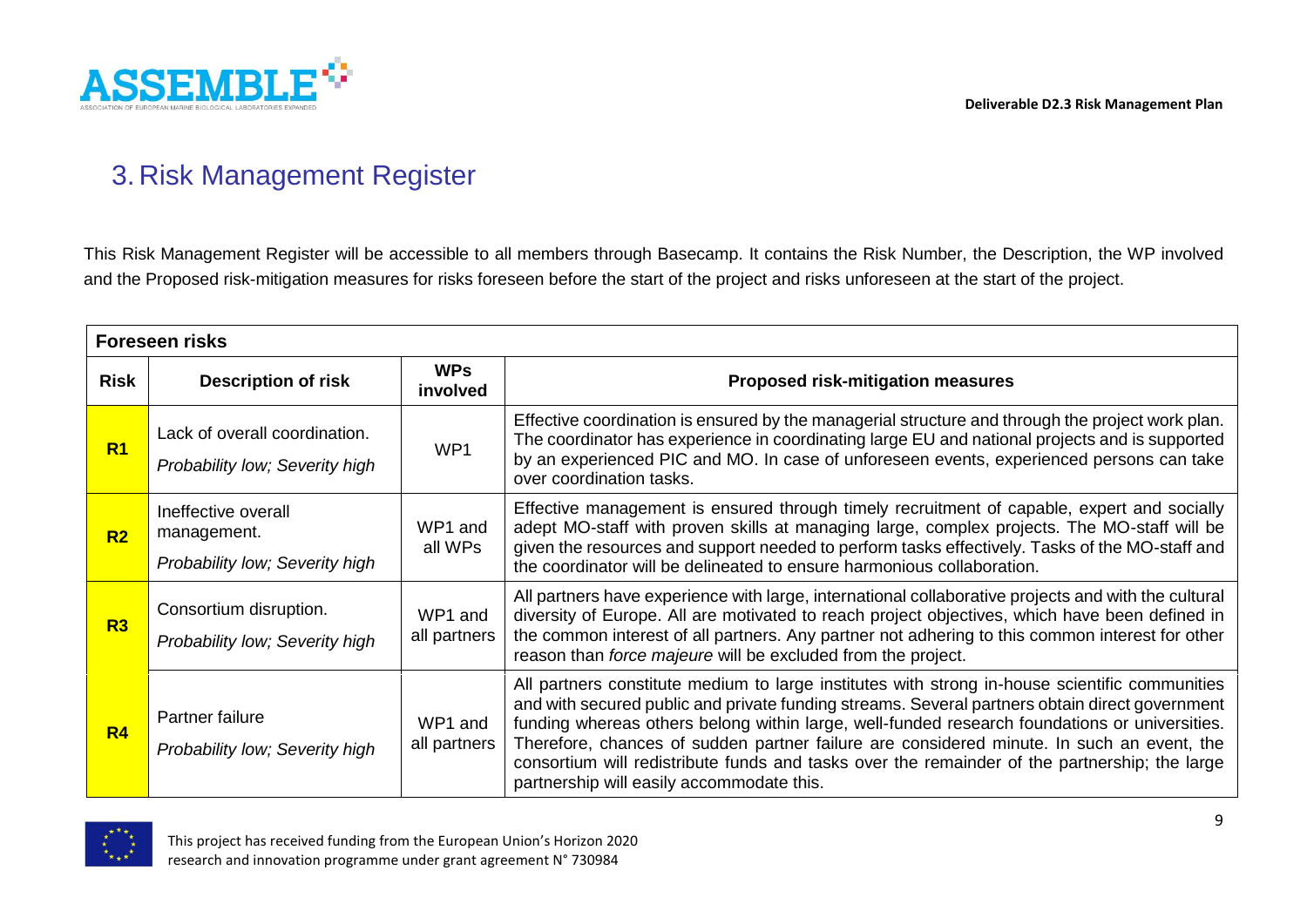

| R5             | Conflicts in the Consortium.<br>Probability low; Severity high                           | WP1 and<br>all partners            | Partners will formulate a comprehensive Consortium Agreement. The PM follows strict<br>administrative guidelines and implements actions against partners failing to comply with<br>procedures agreed upon in the CA. The PM will maintain an easily searchable record of all<br>relevant correspondence among partners to aid the coordinator in resolving conflicts. All<br>partners have a track record of solving emergent problems in a collegial spirit.                                                                                                                                            |
|----------------|------------------------------------------------------------------------------------------|------------------------------------|----------------------------------------------------------------------------------------------------------------------------------------------------------------------------------------------------------------------------------------------------------------------------------------------------------------------------------------------------------------------------------------------------------------------------------------------------------------------------------------------------------------------------------------------------------------------------------------------------------|
| R6             | Delays in deliverables.<br>Probability medium; Severity<br>medium                        | WP1 and<br>all other<br><b>WPs</b> | The PM will install the tools necessary for effective monitoring of project progress. A system will<br>be implemented to spot delays of critical deliverables (those that link to milestones) early;<br>mitigating actions will be discussed with relevant WP-leaders and officers involved to keep the<br>project on time. Partners in WPs will appoint project personnel on time.                                                                                                                                                                                                                      |
| R7             | Coordination problems within<br>individual WPs.<br>Probability medium; Severity<br>low   | All WPs                            | Most JRAs and NAs involve multiple partners, which collaborate to achieve their tasks in a<br>timely manner. To achieve this, the work has been partitioned into internally coherent tasks with<br>internal or EU- deliverables (only the latter are indicated, the internal ones serve to track<br>progress). Task-leaders and WP-coordinators will monitor progress and flag problems in a<br>timely manner to enable harmonious mitigation. In case of failure to deliver, tasks and<br>associated funds will be redistributed over the partners to ensure delivery in the shortest time<br>possible. |
| R <sub>8</sub> | Ineffective collaboration<br>among WPs.<br>Probability medium; Severity<br>high          | All WPs                            | JRAs and NAs provide deliverables that have to benefit TA and VA. The required collaboration<br>will be ensured through a strong internal communication structure fostered and aided by WP1,<br>ensuring effective information flow. Workshops will be organized to enable and enhance links<br>among the professionals across the consortium to harmonize services through exchange of<br>best practices.                                                                                                                                                                                               |
| R <sub>9</sub> | Bottlenecks and delays in the<br>work of the JRAs<br>Probability medium; Severity<br>low | The JRAs                           | The JRAs have been designed based on the existing and potential capacity in the consortium.<br>JRAs are considered medium-risk because although the partners possess the know-how,<br>experience and collegial networks to deal with problems, research outcomes can be notoriously<br>unpredictable. Although the deliverables will increase the attractiveness of the TA, none of them<br>are so critical that their failure triggers consortium collapse.                                                                                                                                             |

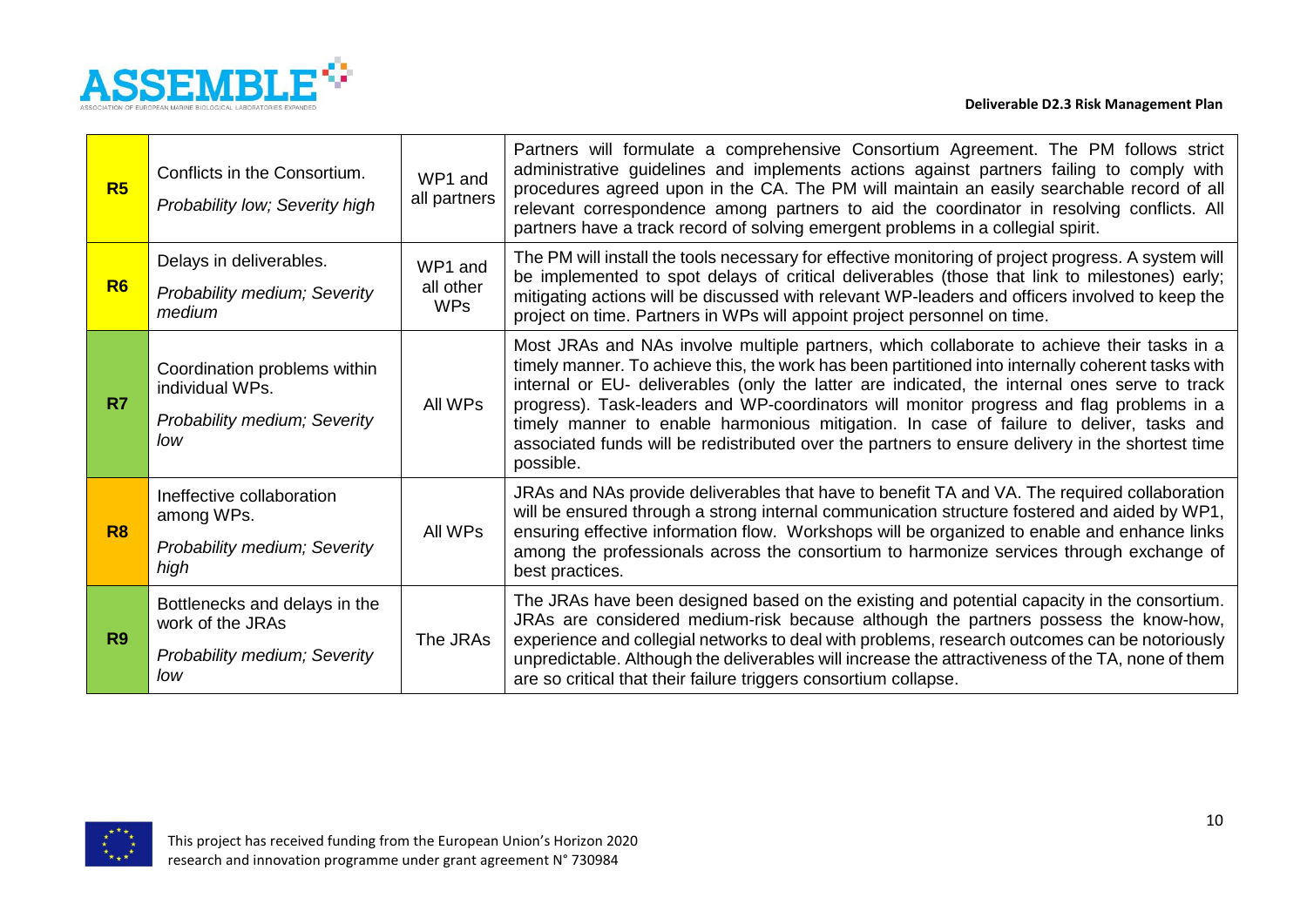

| <b>R10</b> | Bottlenecks and delays in the<br>work of the NAs<br>Probability low; Severity<br>medium                                                   | The NAs                                                       | The tasks in the NAs have been distributed based on the existing and potential capacity and<br>know-how in the consortium. NAs are low-risk because the partners possess the knowledge<br>and networks of colleagues to deal with any emergent problems. However, severity is high<br>because several early deliverables constitute essential input for downstream tasks in other<br>WPs. The PM will monitor progress and propose mitigating actions whenever delays become<br>apparent.                         |
|------------|-------------------------------------------------------------------------------------------------------------------------------------------|---------------------------------------------------------------|-------------------------------------------------------------------------------------------------------------------------------------------------------------------------------------------------------------------------------------------------------------------------------------------------------------------------------------------------------------------------------------------------------------------------------------------------------------------------------------------------------------------|
| <b>R11</b> | Problems with the start of TA<br>provision.<br>Probability medium; Severity<br>high                                                       | <b>WP1 NA1,</b><br>NA <sub>2</sub> and<br>all TA<br>providers | To ensure timely commencing of the TA program, an experienced Access Officer will be<br>appointed ASAP upon the start date of the project. NA1 will provide all the documents and<br>modules needed to populate the web portal designed by NA2 on the project website. The TA<br>programme in ASSEMBLE Plus will start at M6 requiring timely promotion. This website will<br>advertise calls for TA timely, and the calls will be advertised widely.                                                             |
| <b>R12</b> | Failure to obtain TA proposals<br>in line with<br><b>ASSEMBLE Plus objectives.</b><br>Probability low; Severity high                      | WP1 and<br>all TA<br>providing<br>partners                    | Information on project objectives and requirements of proposals will be targeted to diverse<br>potential user communities via the TA web portal and other channels (WP1). Application<br>procedures will be simple and straightforward. NA3 will engage with novel user communities,<br>in particular with those from the private sector, as these may provide future funding streams<br>next to public funding, thus ensuring long-term sustainability of marine stations in general and<br>EMBRC in particular. |
| <b>R13</b> | Problems with TA provision<br>due to communication<br>problems between HQ and<br>natl. nodes<br>Probability low; Severity high            | WP1, NA1<br>and all TA<br>providers                           | The Access Officer oversees the TA program, establishing efficient communication with TA-<br>providers at nodes (Liaisons Officers). Several TA providers have experience in previous<br>projects or with access provision at their institute. Nonetheless, NA1.4 includes a workshop on<br>access management organized prior to the start of the TA to inform parties about procedures<br>and sorts out possible problems.                                                                                       |
| <b>R14</b> | Problems with TA provision<br>due to communication<br>problems between natl. node<br>and third parties.<br>Probability low; Severity high | WP1 and<br>all TA<br>providers                                | The organizational structure of nodes and third parties in many countries is new and requires<br>clear definition of roles and responsibilities. The Access Officer monitors efficient and<br>harmonious communication between nodes (Liaisons Officers) and third parties (local liaisons)<br>and flags emergent problems to the coordinator. The NA1.4 workshop clarifies expected<br>procedures and roles.                                                                                                     |

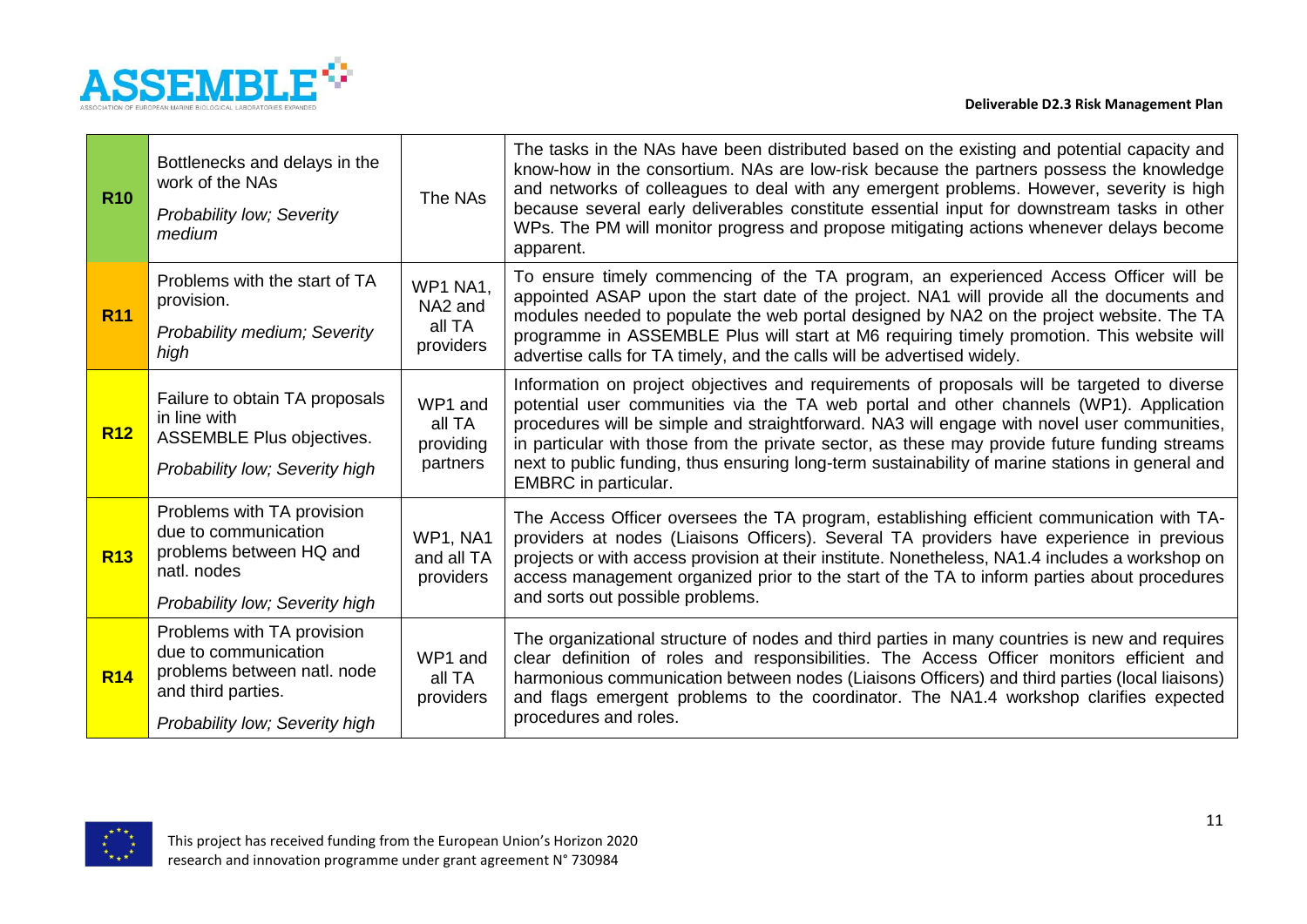

| <b>R15</b> | Delays between selection of<br>TAproposals and actual<br>access provision<br>Probability medium; Severity<br>high                                                                                 | WP1 and<br>all partners                      | Contract negotiations between TA-provider and user will be facilitated by means of TA-contract<br>modules establishing details of TA-provision and rules and regulations to comply with. Liaison<br>officers will receive training in contract negotiation matters during the workshop (NA1.4) on<br>access management organized prior to the start of the TA.                                                                                                                                                                            |  |  |
|------------|---------------------------------------------------------------------------------------------------------------------------------------------------------------------------------------------------|----------------------------------------------|-------------------------------------------------------------------------------------------------------------------------------------------------------------------------------------------------------------------------------------------------------------------------------------------------------------------------------------------------------------------------------------------------------------------------------------------------------------------------------------------------------------------------------------------|--|--|
| <b>R16</b> | Problems with TA provision<br>due to lack of commitment at<br>partner stations.<br>Probability low; Severity high                                                                                 | WP1 and<br>all TA<br>providers               | The Access Officer will monitor performance of each TA-providing partner, monitor progress of<br>contract negotiation between node and TA user. Problems will be dealt with in a timely manner.<br>Recurrent problems at a particular partner will be flagged to the coordinator who will take<br>corrective action                                                                                                                                                                                                                       |  |  |
| <b>R17</b> | Mismatch between sites to<br>which TA is requested and at<br>which TA-funds are available<br>given a<br>priori distribution of<br>TA-funds requested by EU<br>Probability medium; Severity<br>low | WP1 and<br>all TA<br>providers               | Following the 1 <sup>st</sup> year of TA-provision, the Access Officer will provide statistics on the<br>distribution of USP-selected TA-projects over the TA providers. If severe mismatches become<br>apparent, the distribution of TA funds will be re-evaluated and, where needed, redistributed<br>over the TA providers to ensure that the selected TA-projects are carried out where the TA-<br>users want to carry them out. Alternatives will be offered but not enforced.                                                       |  |  |
| <b>R18</b> | Failure to organize TA-<br>pipelines through multiple<br><b>INFRAIA</b> consortia and<br>cognate RIs (see NA1.3)<br>Probability low; Severity low                                                 | WP1, NA1<br>and all TA<br>providers          | INFRADEV-4 projects develop procedures are developed to accommodate user access<br>pipelines through multiple ESFRI RIs. When the projects have delivered the procedures<br>ASSEMBLE Plus will seek to design and advertise shared calls for "pipeline" proposals with<br>INFRAIA cognates. EMBRC maintains good relationship with sister RIs and engages with them<br>in several INFRADEV-4 projects.                                                                                                                                    |  |  |
| <b>R19</b> | Problems with VA provision.<br>Probability medium; Severity<br>medium                                                                                                                             | WP1, NA2<br>and all<br>providing<br>partners | VLIZ and HCMR will deliver VA, but their ability to do so requires that the partners make their<br>data, generated with public funding, accessible. Workshops are planned to enable this,<br>including IPR issues and licensing procedures. The Consortium Agreement will specify all<br>matters related to data access. VLIZ and HCMR are best placed to deliver this task because of<br>their bio-informatics know-how and their experience regarding dealing with data availability<br>issues in previous EU-funded projects (see NA2) |  |  |

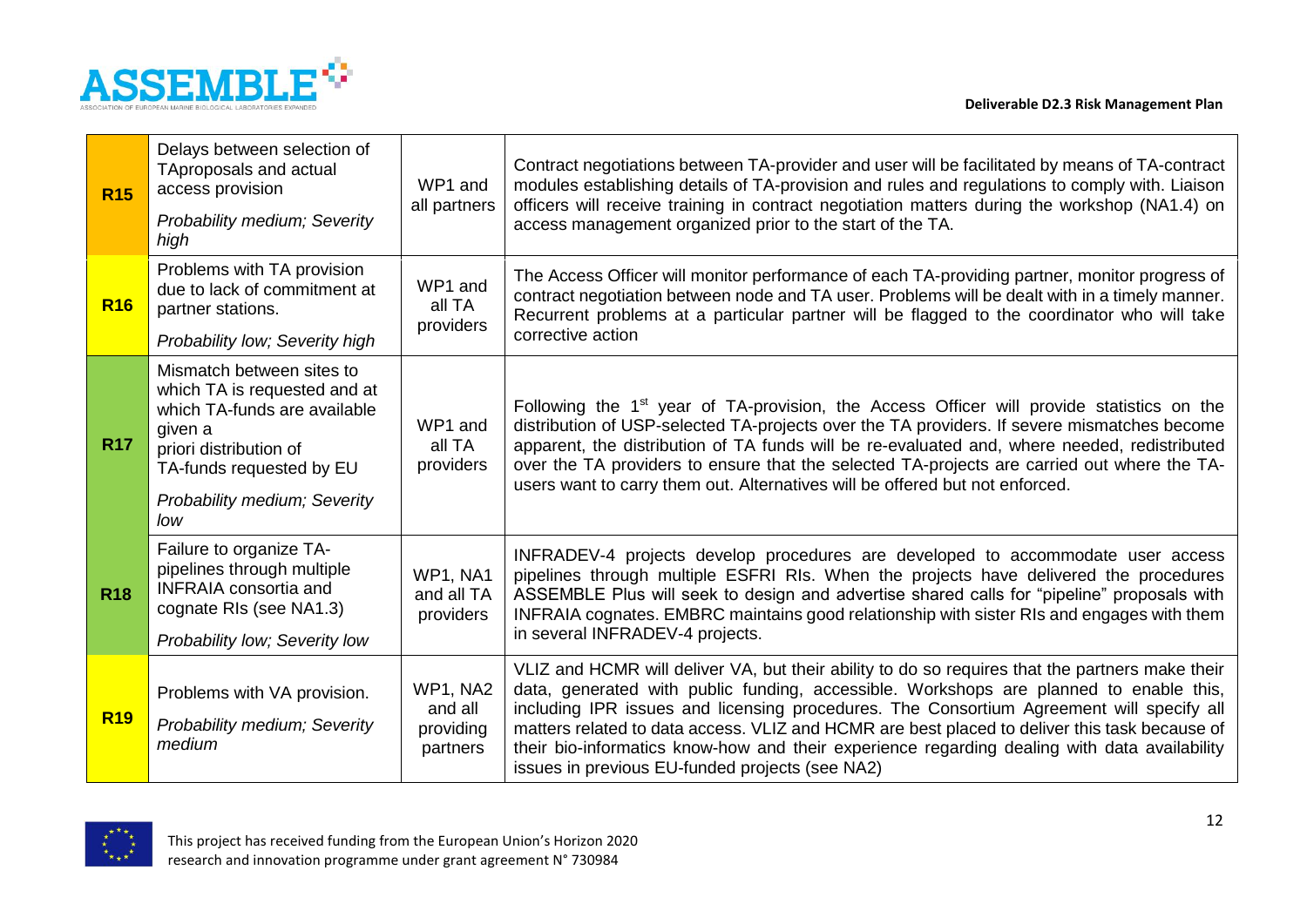

| <b>R20</b>  | Problems with cognate<br>organizations<br>Probability medium; Severity<br>high | WP1                    | The ASSEMBLE Plus consortium includes EMBRC partners as well as partners in countries<br>that are not (yet) member of EMBRC. Partners constitute medium to large marine stations<br>providing access to rich ecosystems and extensive cutting-edge research infrastructure,<br>carrying out strong in-house research, and having extensive experience with collaborative EU<br>projects. Thus, the consortium qualifies as an advanced community of marine stations. To keep<br>the consortium inclusive, but lean, focused and well suited to deliver its tasks, we could not<br>include several small marine stations as their interests are out of focus of this project, and would<br>dilute resources over too many different objectives. To share benefits over a larger community<br>than the present consortium can accommodate, WP1 will build a community of stakeholders in<br>which all European marine stations are invited, will publish deliverables widely for adoption by<br>any marine station anywhere, and workshops will be open to stakeholders whenever possible.<br>WP1 will engage with stakeholders by means of a strong communication program. |  |  |  |  |
|-------------|--------------------------------------------------------------------------------|------------------------|---------------------------------------------------------------------------------------------------------------------------------------------------------------------------------------------------------------------------------------------------------------------------------------------------------------------------------------------------------------------------------------------------------------------------------------------------------------------------------------------------------------------------------------------------------------------------------------------------------------------------------------------------------------------------------------------------------------------------------------------------------------------------------------------------------------------------------------------------------------------------------------------------------------------------------------------------------------------------------------------------------------------------------------------------------------------------------------------------------------------------------------------------------------------------|--|--|--|--|
|             | Unforeseen risks                                                               |                        |                                                                                                                                                                                                                                                                                                                                                                                                                                                                                                                                                                                                                                                                                                                                                                                                                                                                                                                                                                                                                                                                                                                                                                           |  |  |  |  |
| <b>Risk</b> | <b>Description of risk</b>                                                     | <b>WPs</b><br>involved | <b>Proposed risk-mitigation measures</b>                                                                                                                                                                                                                                                                                                                                                                                                                                                                                                                                                                                                                                                                                                                                                                                                                                                                                                                                                                                                                                                                                                                                  |  |  |  |  |
| <b>R21</b>  | Lack of involvement of marine<br>stations receiving few calls                  | AII TA                 | To prevent a lack of engagement in the TA of partners receiving very few requests for access,<br>the Access Officer will analyse the answers to the calls and propose mitigation measures for                                                                                                                                                                                                                                                                                                                                                                                                                                                                                                                                                                                                                                                                                                                                                                                                                                                                                                                                                                             |  |  |  |  |
|             | Probability medium; Severity<br>low                                            | <b>WPs</b>             | the following calls.                                                                                                                                                                                                                                                                                                                                                                                                                                                                                                                                                                                                                                                                                                                                                                                                                                                                                                                                                                                                                                                                                                                                                      |  |  |  |  |
|             | Low quality of the deliverables                                                |                        | For the quality of the deliverables not to be affected by the added reporting periods, their large                                                                                                                                                                                                                                                                                                                                                                                                                                                                                                                                                                                                                                                                                                                                                                                                                                                                                                                                                                                                                                                                        |  |  |  |  |
| <b>R22</b>  | Probability high; Severity<br>medium                                           | All WPs                | number and their submission frequency, a control step before submission is added. This action<br>carried out by the access officer will ensure the good quality of the deliverables.                                                                                                                                                                                                                                                                                                                                                                                                                                                                                                                                                                                                                                                                                                                                                                                                                                                                                                                                                                                      |  |  |  |  |

Table 1. *Identified risks for the ASSEMBLE Plus project*

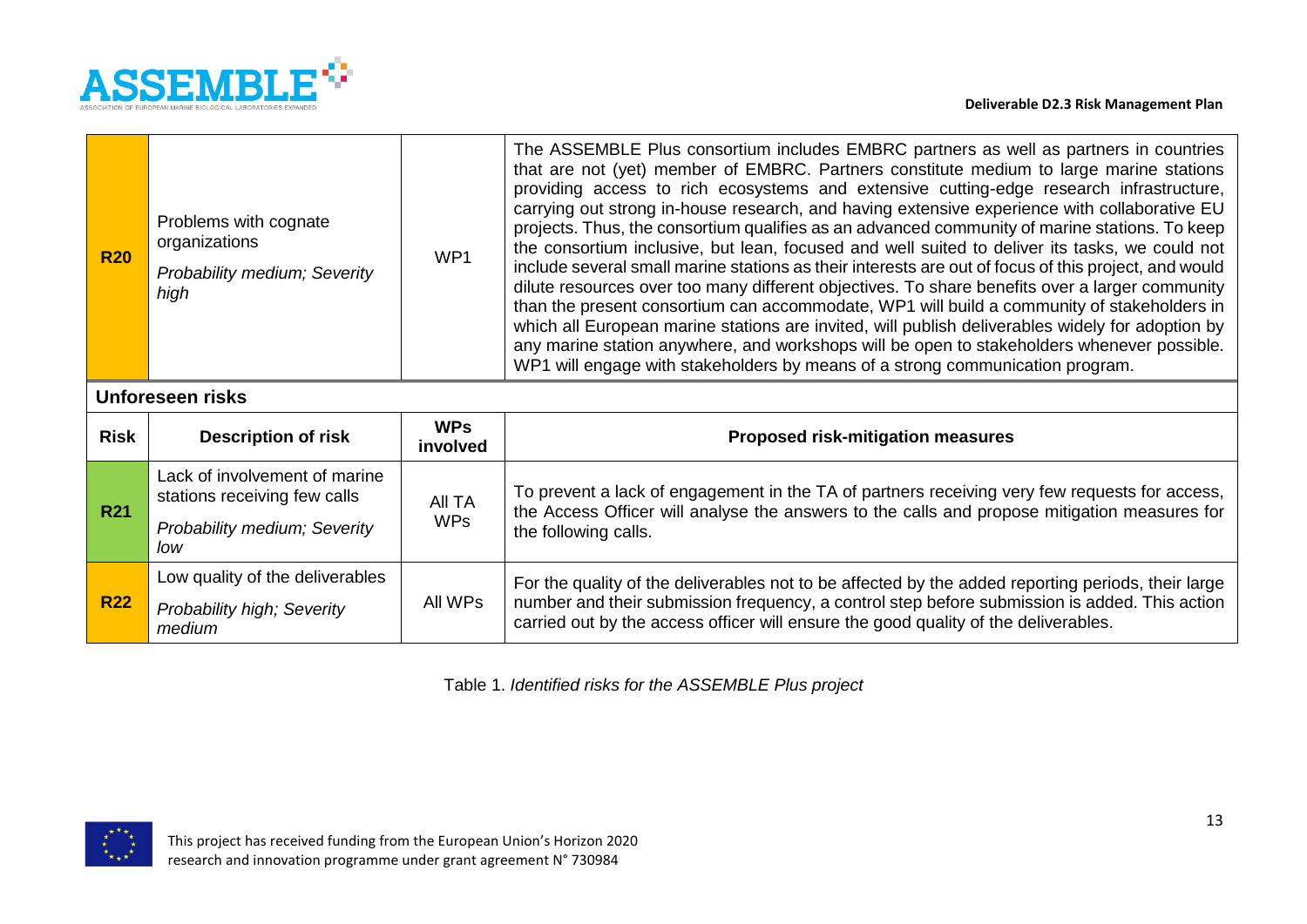



# <span id="page-13-0"></span>4. Conclusion

The risk management plan presented in this deliverable defines the responsibilities towards the risks within the consortium. In addition, this document presents the anticipated risks that the project could be confronted to and proposes the corresponding mitigation measures. The risk exposure level was determined for each identified risk, and no critical risk was found.